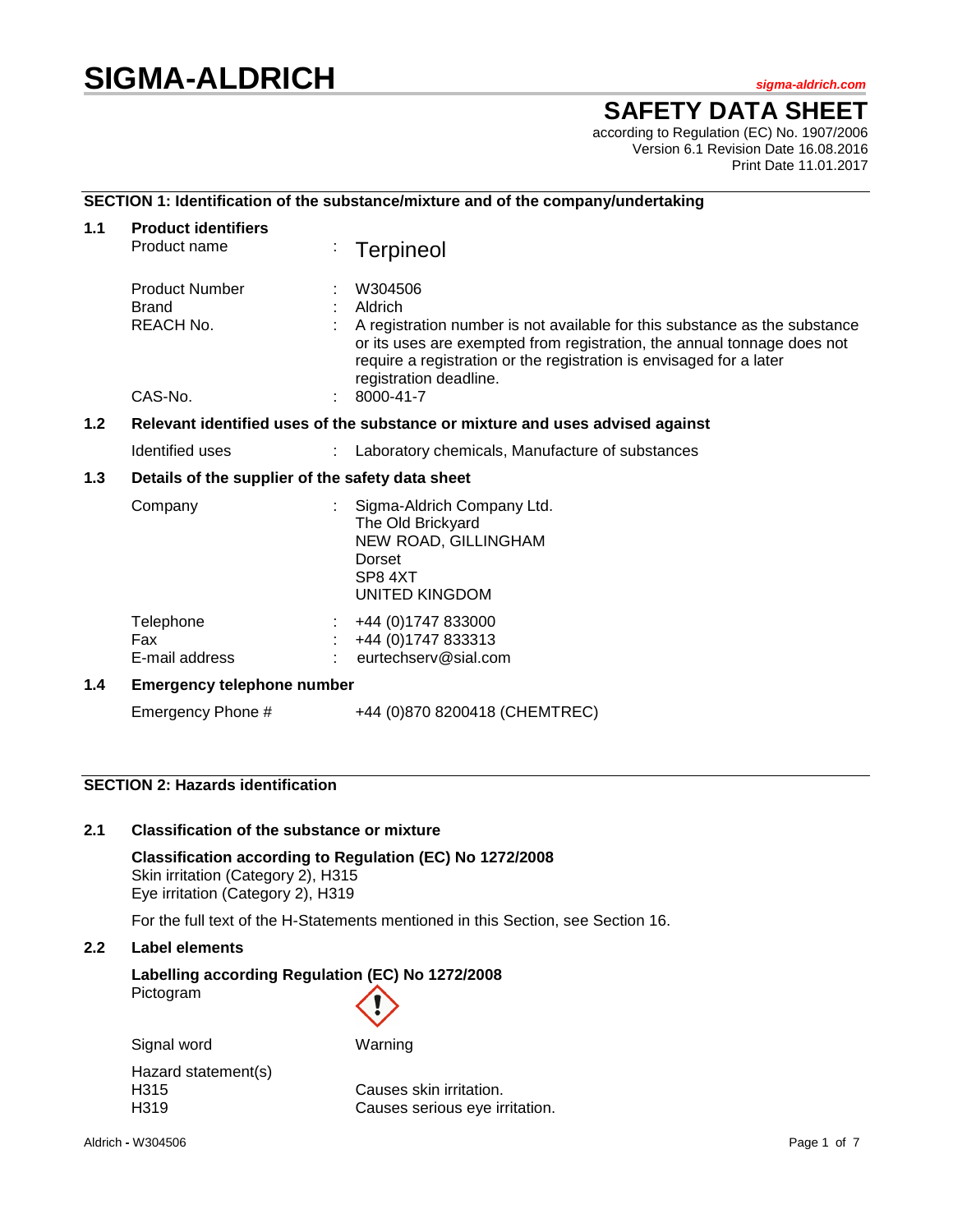Precautionary statement(s)<br>P305 + P351 + P338

IF IN EYES: Rinse cautiously with water for several minutes. Remove contact lenses, if present and easy to do. Continue rinsing.

Supplemental Hazard **Statements** 

#### **2.3 Other hazards**

**3.1 Substances**

This substance/mixture contains no components considered to be either persistent, bioaccumulative and toxic (PBT), or very persistent and very bioaccumulative (vPvB) at levels of 0.1% or higher.

#### **SECTION 3: Composition/information on ingredients**

| <b>Substances</b> |                   |                  |
|-------------------|-------------------|------------------|
| Formula           | : $C_{10}H_{18}O$ |                  |
| Molecular weight  |                   | : $154.25$ g/mol |
| CAS-No.           |                   | 8000-41-7        |
| EC-No.            | $: 232 - 268 - 1$ |                  |

#### **Hazardous ingredients according to Regulation (EC) No 1272/2008**

none

| Component         |                        | Classification                                         | Concentration |
|-------------------|------------------------|--------------------------------------------------------|---------------|
| Terpineol         |                        |                                                        |               |
| CAS-No.<br>EC-No. | 8000-41-7<br>232-268-1 | Skin Irrit. 2; Eye Irrit. 2; H315,<br>H <sub>319</sub> | $\leq$ 100 %  |

For the full text of the H-Statements mentioned in this Section, see Section 16.

### **SECTION 4: First aid measures**

#### **4.1 Description of first aid measures**

#### **General advice**

Consult a physician. Show this safety data sheet to the doctor in attendance.

#### **If inhaled**

If breathed in, move person into fresh air. If not breathing, give artificial respiration. Consult a physician.

#### **In case of skin contact**

Wash off with soap and plenty of water. Consult a physician.

#### **In case of eye contact**

Rinse thoroughly with plenty of water for at least 15 minutes and consult a physician.

#### **If swallowed**

Never give anything by mouth to an unconscious person. Rinse mouth with water. Consult a physician.

## **4.2 Most important symptoms and effects, both acute and delayed** The most important known symptoms and effects are described in the labelling (see section 2.2) and/or in section 11

**4.3 Indication of any immediate medical attention and special treatment needed** No data available

# **SECTION 5: Firefighting measures**

#### **5.1 Extinguishing media**

#### **Suitable extinguishing media**

Use water spray, alcohol-resistant foam, dry chemical or carbon dioxide.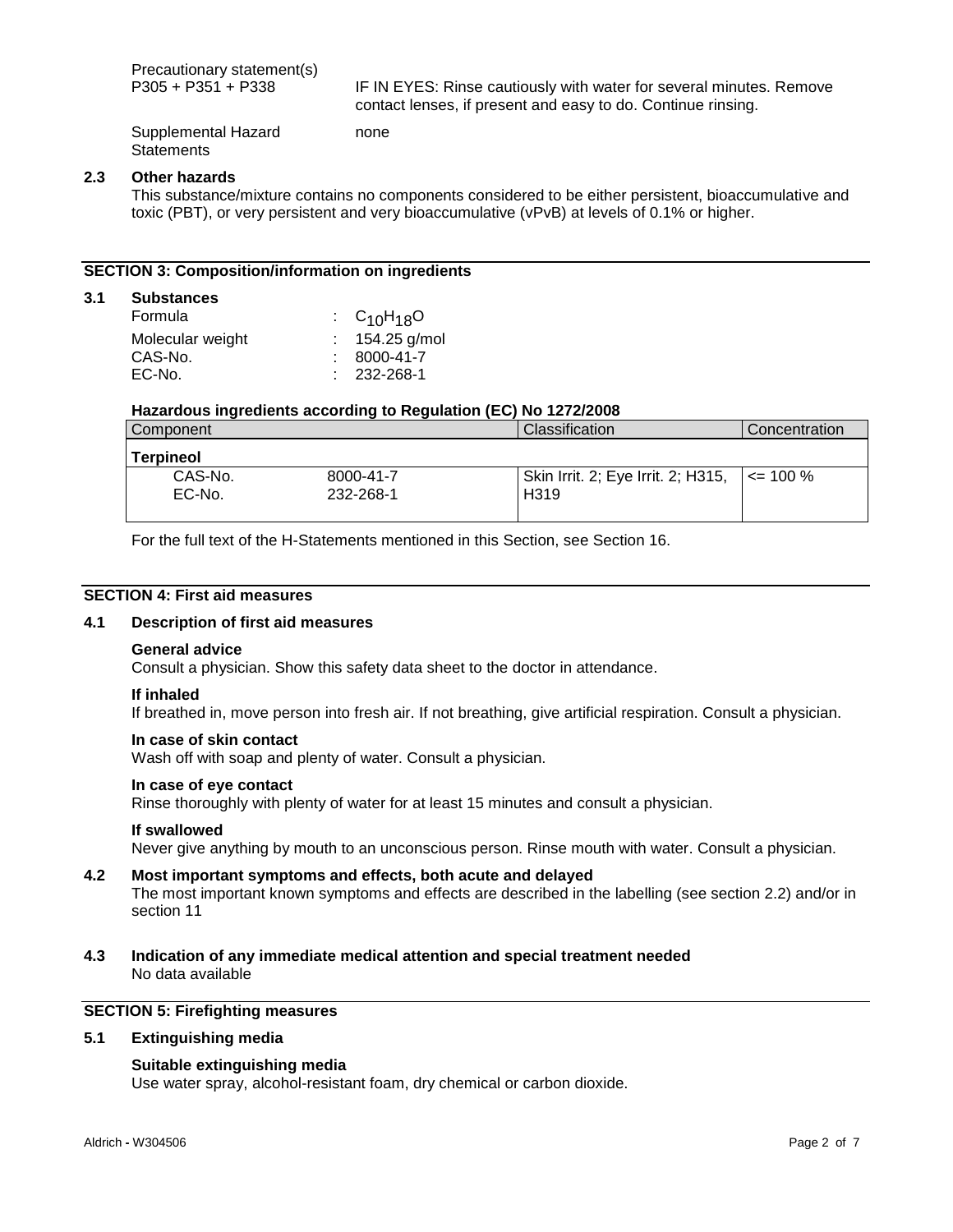- **5.2 Special hazards arising from the substance or mixture** No data available
- **5.3 Advice for firefighters** Wear self-contained breathing apparatus for firefighting if necessary.
- **5.4 Further information** No data available

## **SECTION 6: Accidental release measures**

- **6.1 Personal precautions, protective equipment and emergency procedures** Use personal protective equipment. Avoid breathing vapours, mist or gas. Ensure adequate ventilation. For personal protection see section 8.
- **6.2 Environmental precautions** Do not let product enter drains.
- **6.3 Methods and materials for containment and cleaning up** Soak up with inert absorbent material and dispose of as hazardous waste. Keep in suitable, closed containers for disposal.
- **6.4 Reference to other sections** For disposal see section 13.

### **SECTION 7: Handling and storage**

- **7.1 Precautions for safe handling** Avoid contact with skin and eyes. Avoid inhalation of vapour or mist. For precautions see section 2.2.
- **7.2 Conditions for safe storage, including any incompatibilities** Store in cool place. Keep container tightly closed in a dry and well-ventilated place.
- **7.3 Specific end use(s)**

Apart from the uses mentioned in section 1.2 no other specific uses are stipulated

#### **SECTION 8: Exposure controls/personal protection**

#### **8.1 Control parameters**

**Components with workplace control parameters** Contains no substances with occupational exposure limit values.

#### **8.2 Exposure controls**

#### **Appropriate engineering controls**

Handle in accordance with good industrial hygiene and safety practice. Wash hands before breaks and at the end of workday.

#### **Personal protective equipment**

#### **Eye/face protection**

Safety glasses with side-shields conforming to EN166 Use equipment for eye protection tested and approved under appropriate government standards such as NIOSH (US) or EN 166(EU).

#### **Skin protection**

Handle with gloves. Gloves must be inspected prior to use. Use proper glove removal technique (without touching glove's outer surface) to avoid skin contact with this product. Dispose of contaminated gloves after use in accordance with applicable laws and good laboratory practices. Wash and dry hands.

The selected protective gloves have to satisfy the specifications of EU Directive 89/686/EEC and the standard EN 374 derived from it.

Full contact Material: Nitrile rubber Minimum layer thickness: 0.4 mm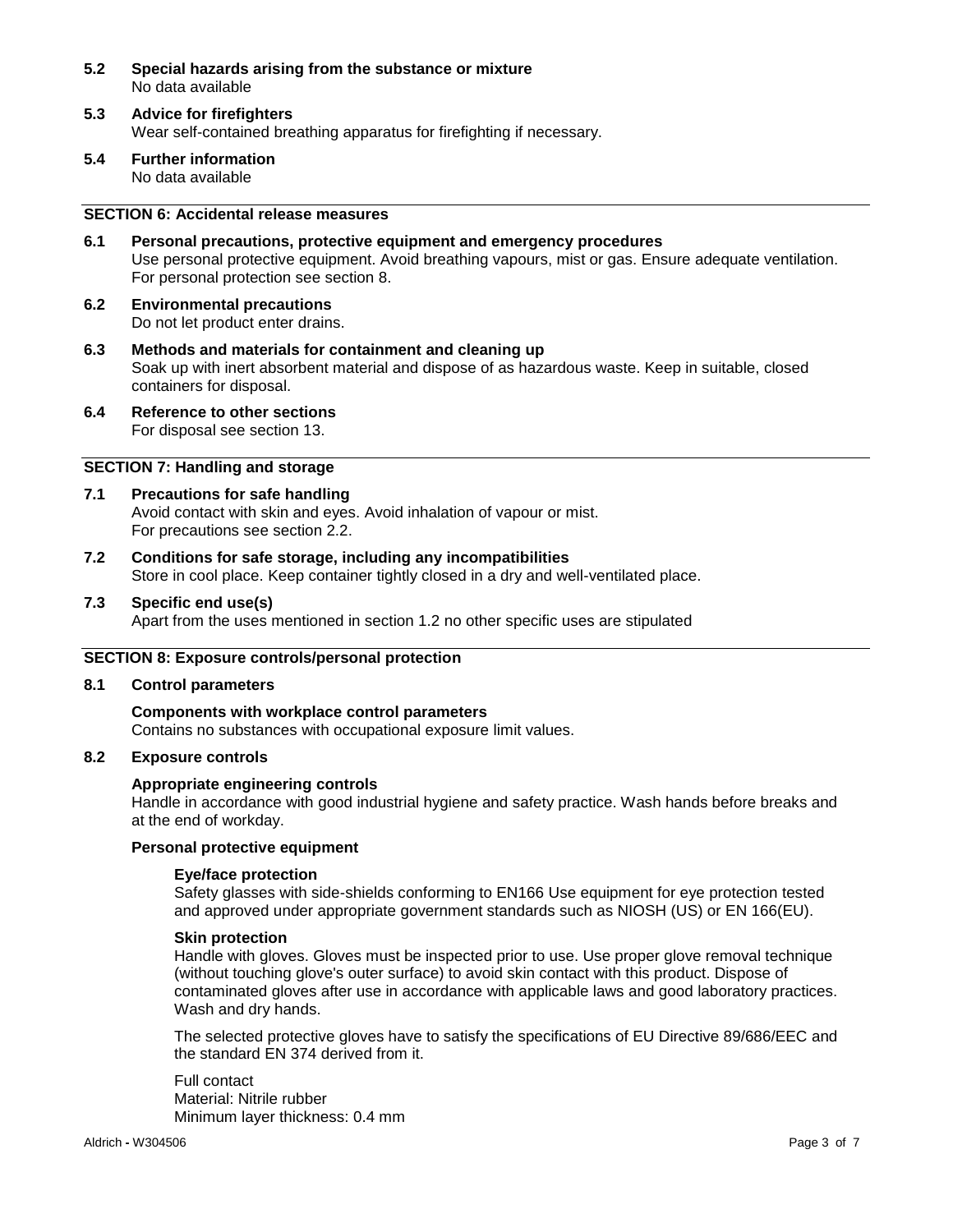Break through time: 480 min Material tested:Camatril® (KCL 730 / Aldrich Z677442, Size M)

Splash contact Material: Nitrile rubber Minimum layer thickness: 0.11 mm Break through time: 30 min Material tested:Dermatril® (KCL 740 / Aldrich Z677272, Size M)

data source: KCL GmbH, D-36124 Eichenzell, phone +49 (0)6659 87300, e-mail sales@kcl.de, test method: EN374

If used in solution, or mixed with other substances, and under conditions which differ from EN 374, contact the supplier of the CE approved gloves. This recommendation is advisory only and must be evaluated by an industrial hygienist and safety officer familiar with the specific situation of anticipated use by our customers. It should not be construed as offering an approval for any specific use scenario.

#### **Body Protection**

Impervious clothing, The type of protective equipment must be selected according to the concentration and amount of the dangerous substance at the specific workplace.

#### **Respiratory protection**

Where risk assessment shows air-purifying respirators are appropriate use a full-face respirator with multi-purpose combination (US) or type ABEK (EN 14387) respirator cartridges as a backup to engineering controls. If the respirator is the sole means of protection, use a full-face supplied air respirator. Use respirators and components tested and approved under appropriate government standards such as NIOSH (US) or CEN (EU).

#### **Control of environmental exposure**

Do not let product enter drains.

#### **SECTION 9: Physical and chemical properties**

#### **9.1 Information on basic physical and chemical properties**

| a)      | Appearance                                         | Form: liquid                                                             |
|---------|----------------------------------------------------|--------------------------------------------------------------------------|
|         |                                                    | Colour: colourless                                                       |
| b)      | Odour                                              | No data available                                                        |
| C)      | <b>Odour Threshold</b>                             | No data available                                                        |
| d)      | рH                                                 | No data available                                                        |
| e)      | Melting point/freezing<br>point                    | Melting point/freezing point: -35.9 - -28.2 °C - OECD Test Guideline 102 |
| f)      | Initial boiling point and<br>boiling range         | 214 - 224 °C at 1.01 hPa                                                 |
| g)      | Flash point                                        | ca.88 °C at ca.1,013 hPa                                                 |
| h)      | Evaporation rate                                   | No data available                                                        |
| i)      | Flammability (solid, gas) No data available        |                                                                          |
| j)      | Upper/lower<br>flammability or<br>explosive limits | No data available                                                        |
| k)      | Vapour pressure                                    | 3 hPa at 20 °C - OECD Test Guideline 104                                 |
| I)      | Vapour density                                     | No data available                                                        |
| m)      | Relative density                                   | 0.93 g/cm3 at 25 °C - lit.                                               |
| n)      | Water solubility                                   | 2.54 g/l at 20 °C - OECD Test Guideline 105 - soluble                    |
| $\circ$ | Partition coefficient: n-<br>octanol/water         | log Pow: 2.6 at 30 °C - OECD Test Guideline 117                          |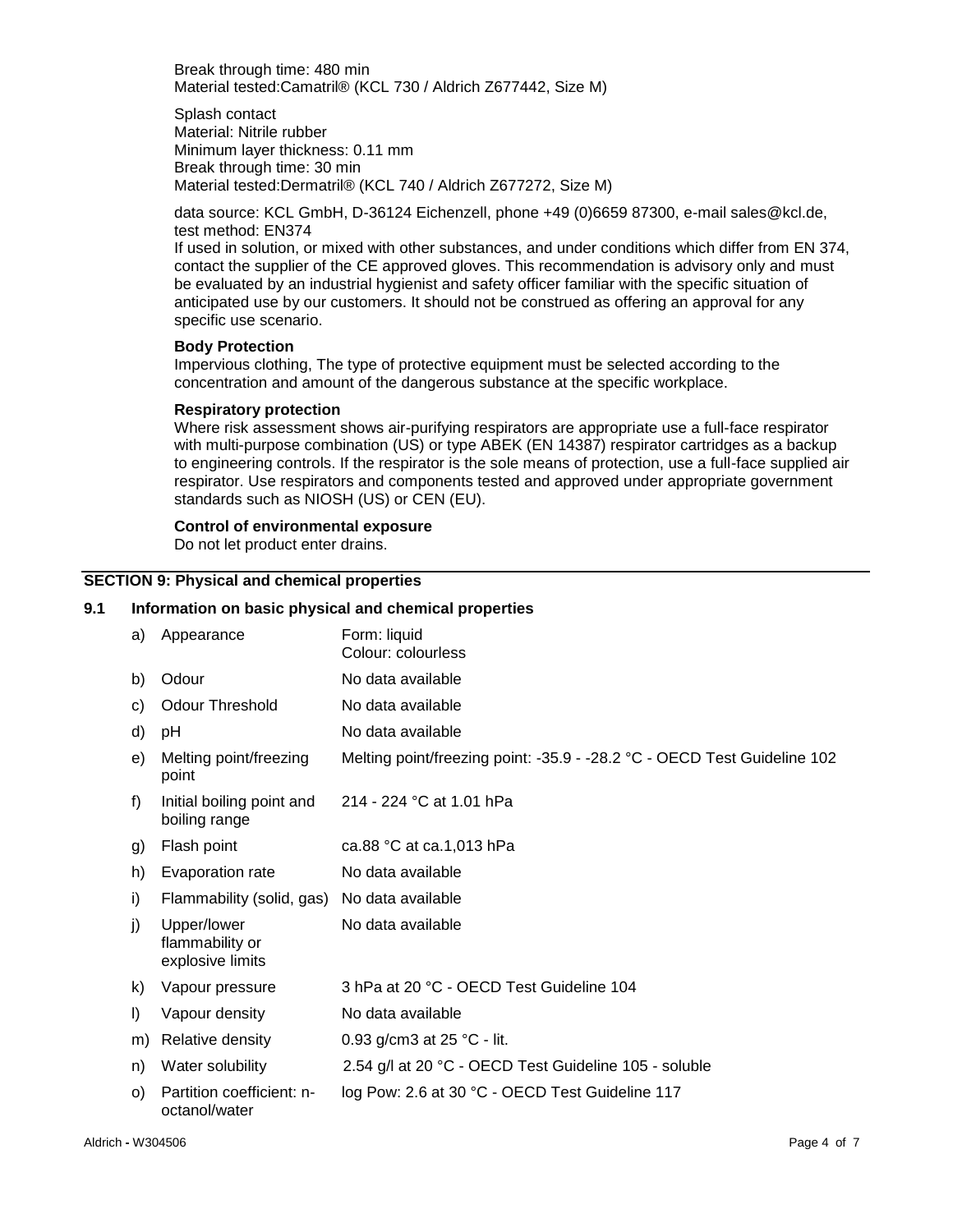| p) Auto-ignition | ca.264 °C at 980 - 981 hPa |
|------------------|----------------------------|
| temperature      |                            |

- q) Decomposition temperature No data available
- r) Viscosity No data available
- s) Explosive properties No data available
- t) Oxidizing properties No data available

#### **9.2 Other safety information** No data available

#### **SECTION 10: Stability and reactivity**

- **10.1 Reactivity** No data available
- **10.2 Chemical stability** Stable under recommended storage conditions.
- **10.3 Possibility of hazardous reactions** No data available
- **10.4 Conditions to avoid** No data available
- **10.5 Incompatible materials** Oxidizing agents

#### **10.6 Hazardous decomposition products** Hazardous decomposition products formed under fire conditions. - Carbon oxides Other decomposition products - No data available In the event of fire: see section 5

#### **SECTION 11: Toxicological information**

### **11.1 Information on toxicological effects**

#### **Acute toxicity**

LD50 Oral - Rat - male and female - > 2,000 mg/kg (OECD Test Guideline 401)

LC50 Inhalation - Rat - male and female - 4 h - > 4.76 mg/l (OECD Test Guideline 403)

LD50 Dermal - Rat - male and female - > 2,000 mg/kg (OECD Test Guideline 402)

#### **Skin corrosion/irritation**

Skin - Rabbit Result: Skin irritation (OECD Test Guideline 404)

#### **Serious eye damage/eye irritation**

Eyes - Rabbit Result: Irritating to eyes. (OECD Test Guideline 405)

#### **Respiratory or skin sensitisation**

Maximisation Test - Guinea pig Did not cause sensitisation on laboratory animals. (OECD Test Guideline 406)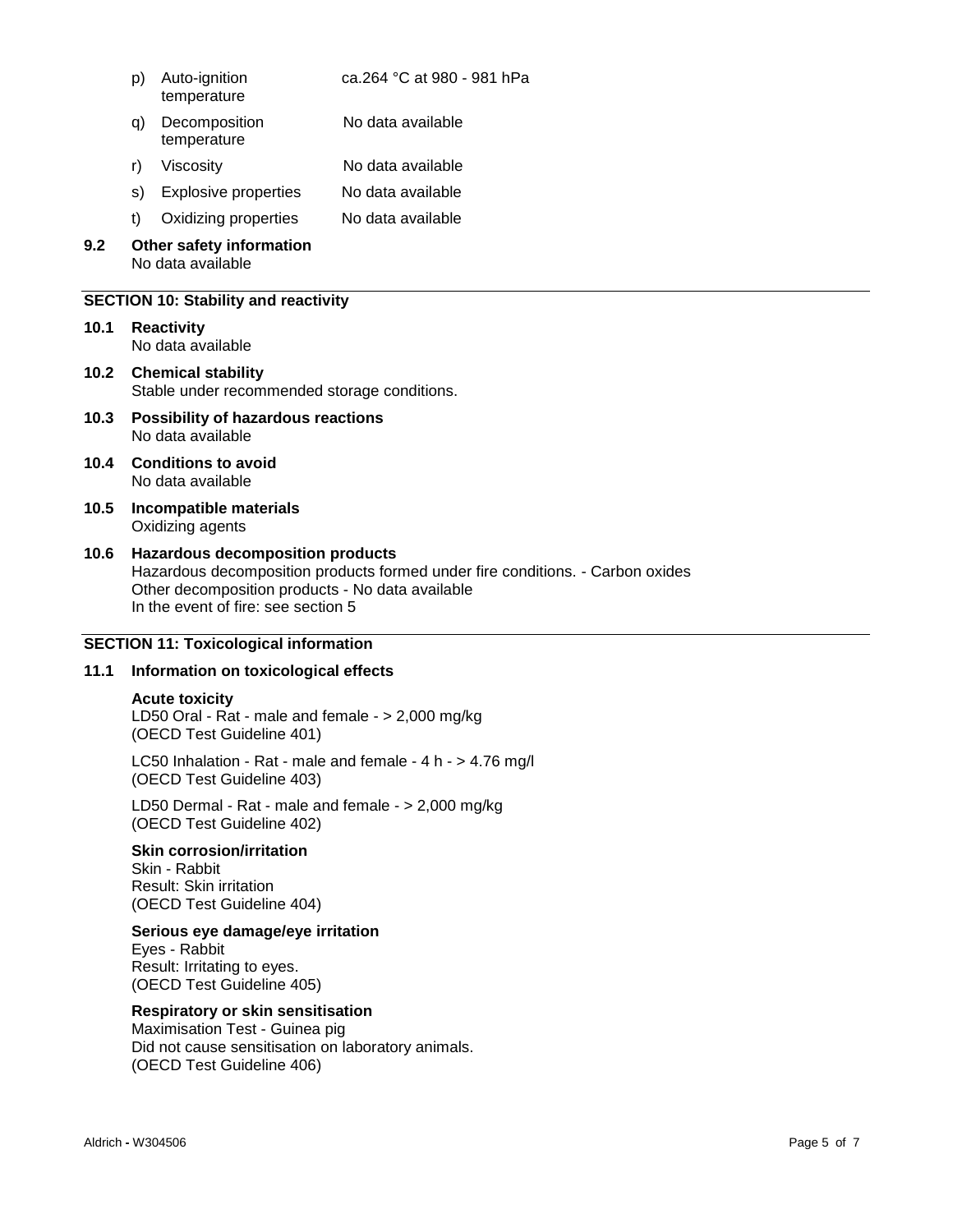## **Germ cell mutagenicity**

in vitro assay S. typhimurium Result: negative

#### **Carcinogenicity**

IARC: No component of this product present at levels greater than or equal to 0.1% is identified as probable, possible or confirmed human carcinogen by IARC.

#### **Reproductive toxicity**

No data available

**Specific target organ toxicity - single exposure** No data available

**Specific target organ toxicity - repeated exposure** No data available

#### **Aspiration hazard**

No data available

#### **Additional Information**

Repeated dose toxicity Rat - male and female - Oral - NOAEL : 250 mg/kg RTECS: WZ6600000

To the best of our knowledge, the chemical, physical, and toxicological properties have not been thoroughly investigated.

## **SECTION 12: Ecological information**

#### **12.1 Toxicity**

| Toxicity to fish  | semi-static test LC50 - Danio rerio (zebra fish) - ca. 62.80 mg/l - 96 h<br>(OECD Test Guideline 203)                 |
|-------------------|-----------------------------------------------------------------------------------------------------------------------|
| Toxicity to algae | static test LC50 - Pseudokirchneriella subcapitata (green algae) - ca. 68 mg/l -<br>72 h<br>(OECD Test Guideline 201) |

#### **12.2 Persistence and degradability**

Biodegradability aerobic - Exposure time 28 d Result: 80 % - Readily biodegradable (OECD Test Guideline 310)

- **12.3 Bioaccumulative potential** No data available
- **12.4 Mobility in soil** No data available

#### **12.5 Results of PBT and vPvB assessment** This substance/mixture contains no components considered to be either persistent, bioaccumulative and toxic (PBT), or very persistent and very bioaccumulative (vPvB) at levels of 0.1% or higher.

#### **12.6 Other adverse effects**

No data available

### **SECTION 13: Disposal considerations**

#### **13.1 Waste treatment methods**

#### **Product**

Offer surplus and non-recyclable solutions to a licensed disposal company.